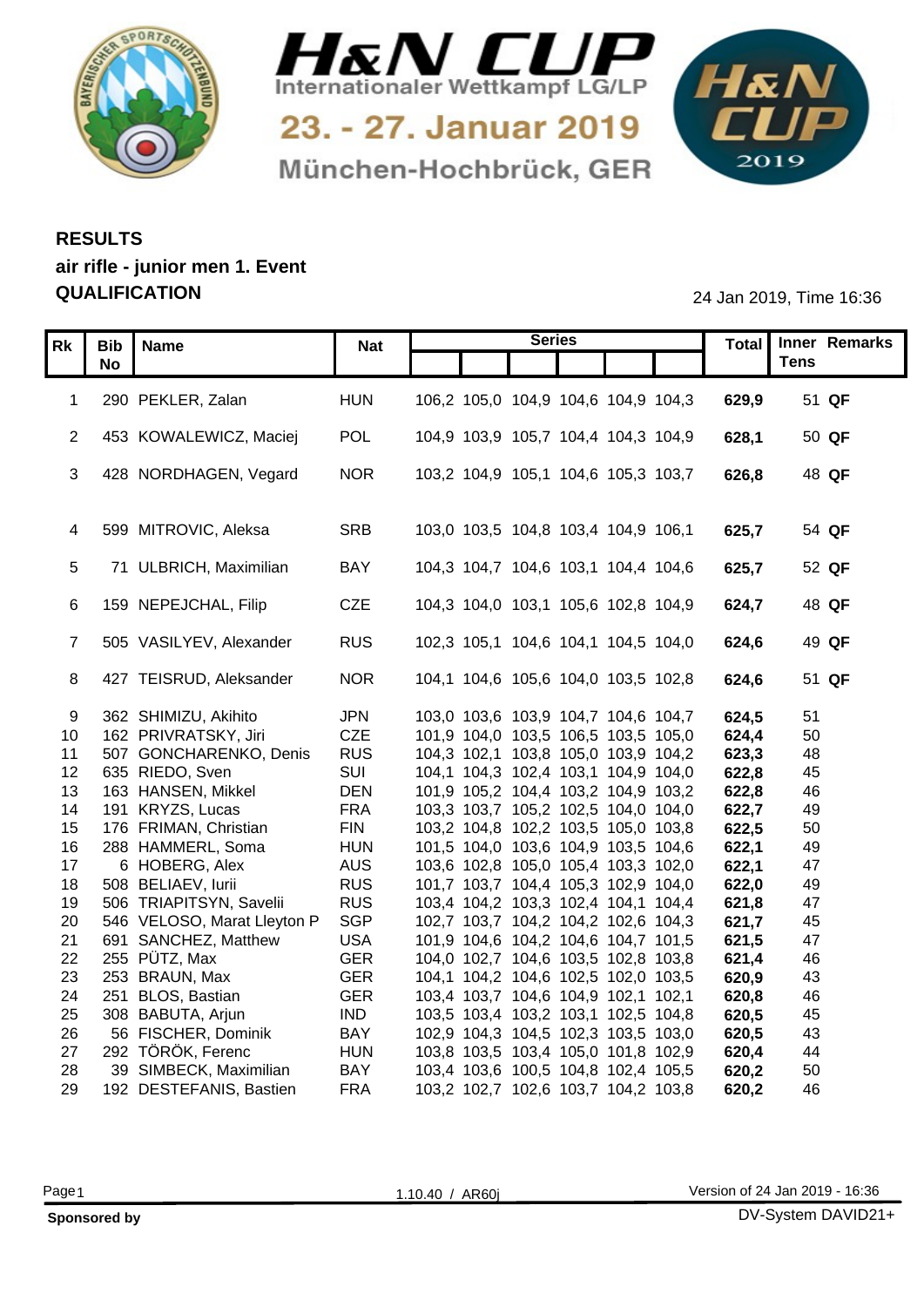



München-Hochbrück, GER

1&N 

## **RESULTS air rifle - junior men 1. Event QUALIFICATION** 24 Jan 2019, Time 16:36

|          | Rk   Bib   Name               | <b>Nat</b> | <b>Series</b>                       |  |       | Total Inner Remarks |  |
|----------|-------------------------------|------------|-------------------------------------|--|-------|---------------------|--|
|          | <b>No</b>                     |            |                                     |  |       | Tens                |  |
|          |                               |            |                                     |  |       |                     |  |
| 30       | 22 WADLEGGER, Stefan          | <b>AUT</b> | 103,7 102,3 104,2 103,4 101,5 104,8 |  | 619,9 | 43                  |  |
| 31       | 371 MUKASA, Riki              | <b>JPN</b> | 103,8 100,0 105,2 104,7 104,2 101,9 |  | 619,8 | 43                  |  |
| 32       | 254 BARBE, Tom                | <b>GER</b> | 103,0 105,5 103,8 103,1 101,5 102,7 |  | 619,6 | 46                  |  |
| 33       | 324 MARTIN, Petrin Agustin    | <b>ITA</b> | 103,9 103,0 103,4 103,2 102,5 102,5 |  | 618,5 | 42                  |  |
| 34       | 21 THUM, Andreas              | <b>AUT</b> | 103,5 103,3 103,9 101,9 103,5 102,3 |  | 618.4 | 43                  |  |
| 35       | 124 STRBENAC, Luka            | CRO        | 104,2 100,4 105,2 103,2 101,4 103,8 |  | 618,2 | 40                  |  |
| 36       | 544 JUNAIDIE, Muhammad Iz.    | SGP        | 100,9 104,2 103,8 102,2 102,9 103,4 |  | 617,4 | 39                  |  |
| 37       | 543 CHAN, En Yue Emmanuel     | SGP        | 103,0 103,3 104,2 105,4 100,7 100,6 |  | 617,2 | -41                 |  |
| 38       | 426 HEGG, Jon-Hermann         | <b>NOR</b> | 102,2 103,3 103,3 102,7 102,2 103,4 |  | 617.7 | 44                  |  |
| 39       | 20 MAIR, Tobias               | <b>AUT</b> | 101,8 102,0 103,8 103,6 102,9 102,6 |  | 616,7 | -41                 |  |
| 40       | 140 MIKULCIK, Radek           | CZE        | 102,9 104,7 103,5 102,9 100,3 102,2 |  | 616,5 | 38                  |  |
| 41       | 123 SIKAVICA, Josip           | <b>CRO</b> | 99,9 102,5 102,4 103,3 103,7 104,5  |  | 616,3 | 38                  |  |
| 42       | 600 JOVANOVIC, Bogdan         | <b>SRB</b> | 103,9 101,4 103,0 103,4 102,5 102,1 |  | 616,3 | 40                  |  |
| 43       | 252 MOCKENHAUPT, Benedikt GER |            | 102,4 101,4 103,1 103,6 102,5 103,0 |  | 616,0 | 35                  |  |
| 44       | 82 DIZDAREVIC, Amar           | <b>BIH</b> | 103,2 101,6 102,7 102,8 102,4 103,2 |  |       | 39                  |  |
|          | 174 KOOTA, Luukas             | <b>FIN</b> | 103,2 102,7 101,4 103,0 103,2 102,0 |  | 615,9 | 4 <sup>′</sup>      |  |
| 45<br>46 | 351 BERNARDI, Michele         | <b>ITA</b> |                                     |  | 615,5 |                     |  |
|          |                               |            | 102,9 103,6 101,6 102,7 102,7 101,6 |  | 615,1 | 40                  |  |
| 47       | 81 RASIC, Matej               | <b>BIH</b> | 101,7 101,0 103,1 104,6 101,2 103,4 |  | 615,0 | 37                  |  |
| 48       | 598 SAVIC, Djordje            | <b>SRB</b> | 100,1 102,3 103,4 105,4 102,2 101,4 |  | 614.8 | 38                  |  |
| 49       | 562 KLOPCIC, Nejc             | <b>SLO</b> | 102,4 100,6 104,4 101,6 103,2 102,0 |  | 614.2 | 36                  |  |
| 50       | 637 VOJTKO, Roman             | <b>SVK</b> | 102,3 101,4 101,9 102,6 103,2 102,7 |  | 614.1 | -37                 |  |
| 51       | 122 ZIVCIC, Tin               | CRO        | 100,6 100,0 102,6 101,6 104,0 103,6 |  | 612,4 | 40                  |  |
|          | 52 564 LUKIC, Luka            | <b>SLO</b> | 102,4 102,7 101,7 102,0 100,6 103,0 |  | 612,4 | 36                  |  |
| 53       | 451 PIATEK, Michal            | <b>POL</b> | 101,1 101,8 101,7 101,6 104,4 101,6 |  | 612,2 | 35                  |  |
|          | 54 319 RABI, Mor Hi           | <b>ISR</b> | 100,6 102,4 101,4 103,6 103,9 100,3 |  | 612,2 | 34                  |  |
| 55       | 160 TICHY, Radek              | CZE        | 102,2 102,7 100,8 103,2 101,6 100,7 |  | 611.2 | 35                  |  |
| 56       | 326 CHATZIPLIS, Alexandros    | <b>ITA</b> | 100,0 101,5 102,6 101,4 101,9 102,5 |  | 609,9 | 34                  |  |
| 57       | 452 SADOWSKI, Kacper          | <b>POL</b> | 101,4 102,7 100,7 100,0 103,9 101,2 |  | 609,9 | 31                  |  |
| 58       | 545 ONG, Tsien Jin            | <b>SGP</b> | 99,4 98,4 103,9 104,9 103,8 99,5    |  | 609,9 | 33                  |  |
| 59       | 320 TASHTCHIEV, Roi           | <b>ISR</b> | 101,7 100,7 102,2 102,1 101,4 101,4 |  | 609,5 | 35                  |  |
| 60       | 690 KISSEL, Rylan             | <b>USA</b> | 102,1 102,5 100,6 100,1 102,0 101,5 |  | 608,8 | 28                  |  |
| 61       | 450 RATAJCZAK, Rafal          | POL        | 99,3 100,3 105,6 101,4 100,4 100,6  |  | 607,6 | 31                  |  |
| 62       | 561 SOCIC, Jure               | <b>SLO</b> | 101,1 100,1 99,7 101,6 102,0 101,8  |  | 606,3 | 32                  |  |
| 63       | 5 DAVIS, Michael              | <b>AUS</b> | 101,9 101,2 102,0 100,2 100,3 100,0 |  | 605,6 | 29                  |  |
| 64       | 125 JAMBREUS, Luka            | <b>CRO</b> | 98,1 102,1 101,8 102,3 99,5 100,1   |  | 603,9 | 26                  |  |
| 65       | 19 DIEM, Patrick              | <b>AUT</b> | 102,3 100,7 97,2 98,6 102,6 101,5   |  | 602,9 | 29                  |  |
| 66       | 395 PETKEVICIUS, Rokas        | LTU        | 95,4 99,0 100,9 97,2 101,0 101,0    |  | 594,5 | 26                  |  |
|          | 67 382 KAISER, Elias          | <b>LIE</b> | 94,9 96,8 100,4 96,4 99,2 98,3      |  | 586,0 | 18                  |  |